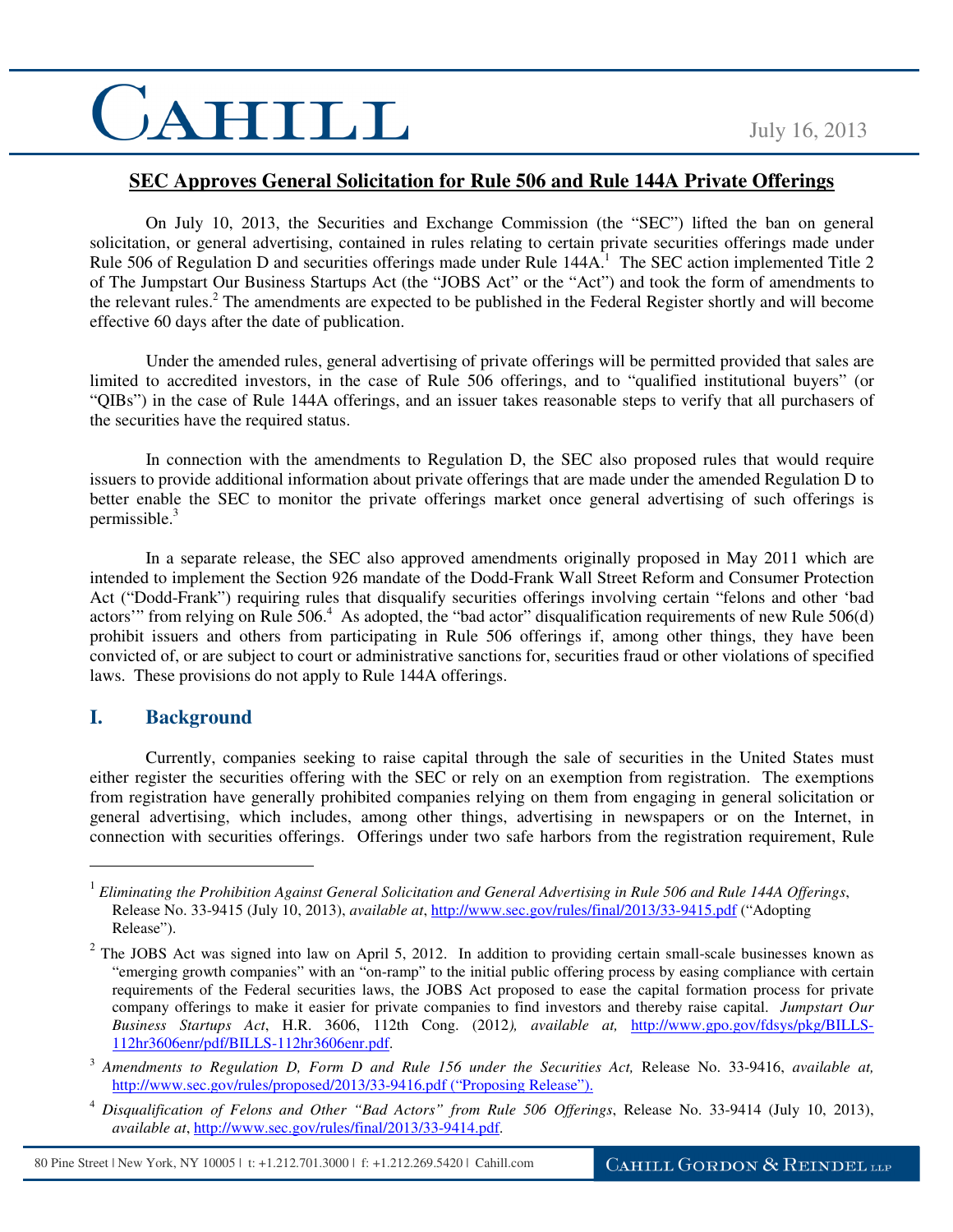506 of Regulation D and Rule 144A, each promulgated under the Securities Act, are widely used by U.S. and non-U.S. issuers to raise capital.

Rule 506 was originally adopted by the SEC as a non-exclusive safe harbor under Section  $4(a)(2)$ (formerly Section 4(2)) of the Securities Act, which exempts transactions by an issuer "not involving any public offering" from the registration requirements of Section 5 of the Securities Act. In an offering that qualifies for exemption under Rule 506, an issuer may raise an unlimited amount of capital from an unlimited number of "accredited investors" and up to 35 non-accredited investors who meet certain "sophistication" requirements.<sup>5</sup> As defined under current SEC rules, accredited investors are individuals who meet certain minimum income or net worth thresholds, entities that have a specified status (*e.g.*, a registered broker-dealer) or certain institutions such as trusts, corporations, or charitable organizations that meet certain minimum asset thresholds.

The availability of Rule 506 is subject to a number of requirements and is currently conditioned on the issuer, or any person acting on its behalf, not offering or selling securities through any form of "general solicitation or general advertising." Although the terms "general solicitation" and "general advertising" are not defined in Regulation D, Rule 502(c) does provide examples of general solicitation and general advertising, including advertisements published in newspapers and magazines, communications broadcast over television and radio, and seminars where attendees have been invited by general solicitation or general advertising. In its interpretive releases, the SEC has confirmed that other uses of publicly available media, such as unrestricted websites, also constitute general solicitation and general advertising.<sup>6</sup>

Rule 144A is a non-exclusive safe harbor exemption from the registration requirements of the Securities Act for the resale of certain "restricted securities" to QIBs.<sup>7</sup> Resales to QIBs in accordance with the conditions of Rule 144A are exempt from registration pursuant to Section  $4(a)(1)$  (formerly Section  $4(1)$ ) of the Securities Act, which exempts transactions by any person "other than an issuer, underwriter, or dealer." While Rule 144A does not include an express prohibition against general solicitation or general advertising, offers of securities under Rule 144A currently must be limited to QIBs, which has the same practical effect. By its terms, Rule 144A is available solely for resale transactions; however, since its adoption by the SEC in 1990, market participants have come to use Rule 144A to facilitate capital-raising by issuers. $8<sup>8</sup>$ 

Section 201(a)(1) of the JOBS Act directed the SEC to amend Rule 506 to permit general solicitation or general advertising in offerings made under Rule 506, provided that all purchasers of the securities are accredited investors. Section  $201(a)(1)$  also stated that "[s]uch rules shall require the issuer to take reasonable steps to verify that purchasers of the securities are accredited investors, using such methods as determined by the [SEC]."

<sup>&</sup>lt;sup>5</sup> Under Rule 506(b)(2)(ii), each purchaser in a Rule 506 offering who is not an accredited investor must possess, or the issuer must reasonably believe immediately before the sale of securities that such purchaser possesses, either alone or with his or her purchaser representative, "such knowledge and experience in financial and business matters that he [or she] is capable of evaluating the merits and risks of the prospective investment."

<sup>6</sup> *See Use of Electronic Media for Delivery Purposes*, Release No. 33-7233 (Oct. 6, 1995); *Use of Electronic Media*, Release No. 33-7856 (Apr. 28, 2000).

<sup>&</sup>lt;sup>7</sup> The term "qualified institutional buyer" is defined in Rule  $144A(a)(1)$  and includes specified institutions that, in the aggregate, own and invest on a discretionary basis at least \$100 million in securities of issuers that are not affiliated with such institutions. Banks and other specified financial institutions must also have a net worth of at least \$25 million. A registered broker-dealer qualifies as a QIB if it, in the aggregate, owns and invests on a discretionary basis at least \$10 million in securities of issuers that are not affiliated with the broker-dealer.

<sup>&</sup>lt;sup>8</sup> Resale offerings under Rule 144A are typically made by investment banking firms that initially purchase the securities to be resold directly from the issuer in a transaction exempt from registration in reliance on Section 4(a)(2) of the Securities Act.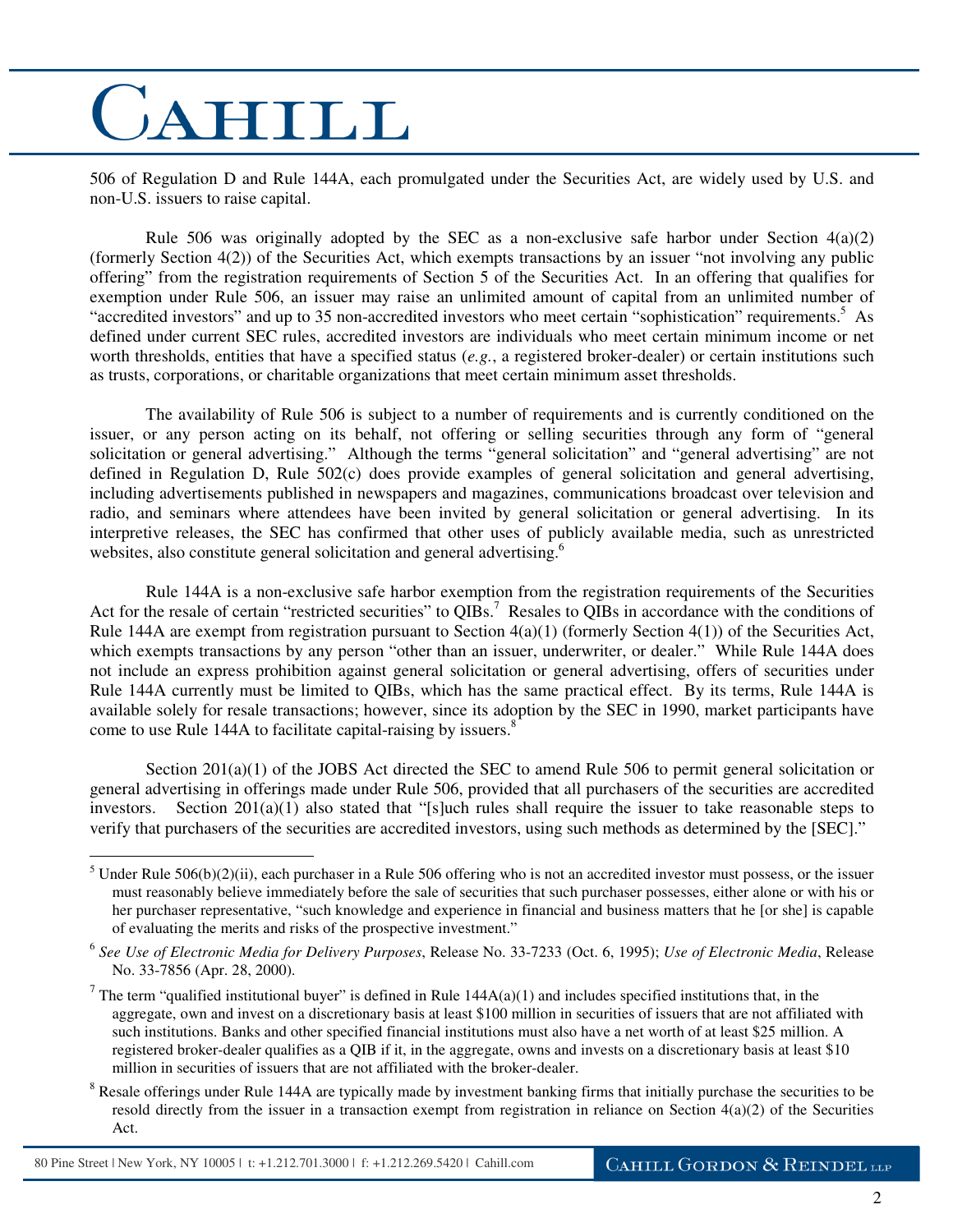Section 201(a)(2) of JOBS Act also directed the SEC to amend Rule 144A to permit offers of securities pursuant to Rule 144A to persons other than QIBs, including by means of general solicitation or general advertising, provided that the securities are sold only to persons that the seller and any person acting on behalf of the seller reasonably believe are QIBs. Under the current Rule 144A, offers of securities may only be made to QIBs.

The SEC proposed the amendments required by the JOBS Act in August 2012 and received over 225 comment letters from a wide range of commenters including issuers, investor organizations, individuals, law firms, state government officials, and professional and trade associations.

### **II. Final Rule – Lifting the General Solicitation Ban**

### **A. Amended Rule 506**

### *Accredited Investor Status*

The amendments to Regulation D exclude offerings that comply with the conditions of new Rule 506(c) from the prohibition of general solicitation and general advertising contained in Rule 502(c). The conditions in Rule  $506(c)$  permit issuers relying on that rule to use general solicitation and general advertising in the offering and selling of securities, provided that:

- (i) all terms and conditions of Rule 501 and Rules 502(a) and 502(d) are satisfied,
- (ii) all purchasers of the securities fall within one of the categories of persons who are accredited investors under the existing Rule 501 of Regulation D ("Rule 501"), or the issuer reasonably believes that the investors fall within one of those categories at the time of the sale of the securities, and
- (iii) the issuer takes reasonable steps to verify that such investors are accredited investors.

Under existing Rule 501(a), the definition of "accredited investors" includes any person who comes within one of the definition's eight enumerated categories of persons, or whom the issuer "reasonably believes" comes within any of the enumerated categories, at the time of the sale of the securities to that person. Some purchasers may be accredited investors based on their status, such as:

- a broker or dealer registered pursuant to Section 15 of the Securities Exchange Act of 1934 (the "Exchange Act"); or
- an investment company registered under the Investment Company Act of 1940 (the "Investment" Company Act") or a business development company as defined in Section  $2(a)(48)$  of the Investment Company Act.

For natural persons, Rule 502(a) defines an accredited investor as a person: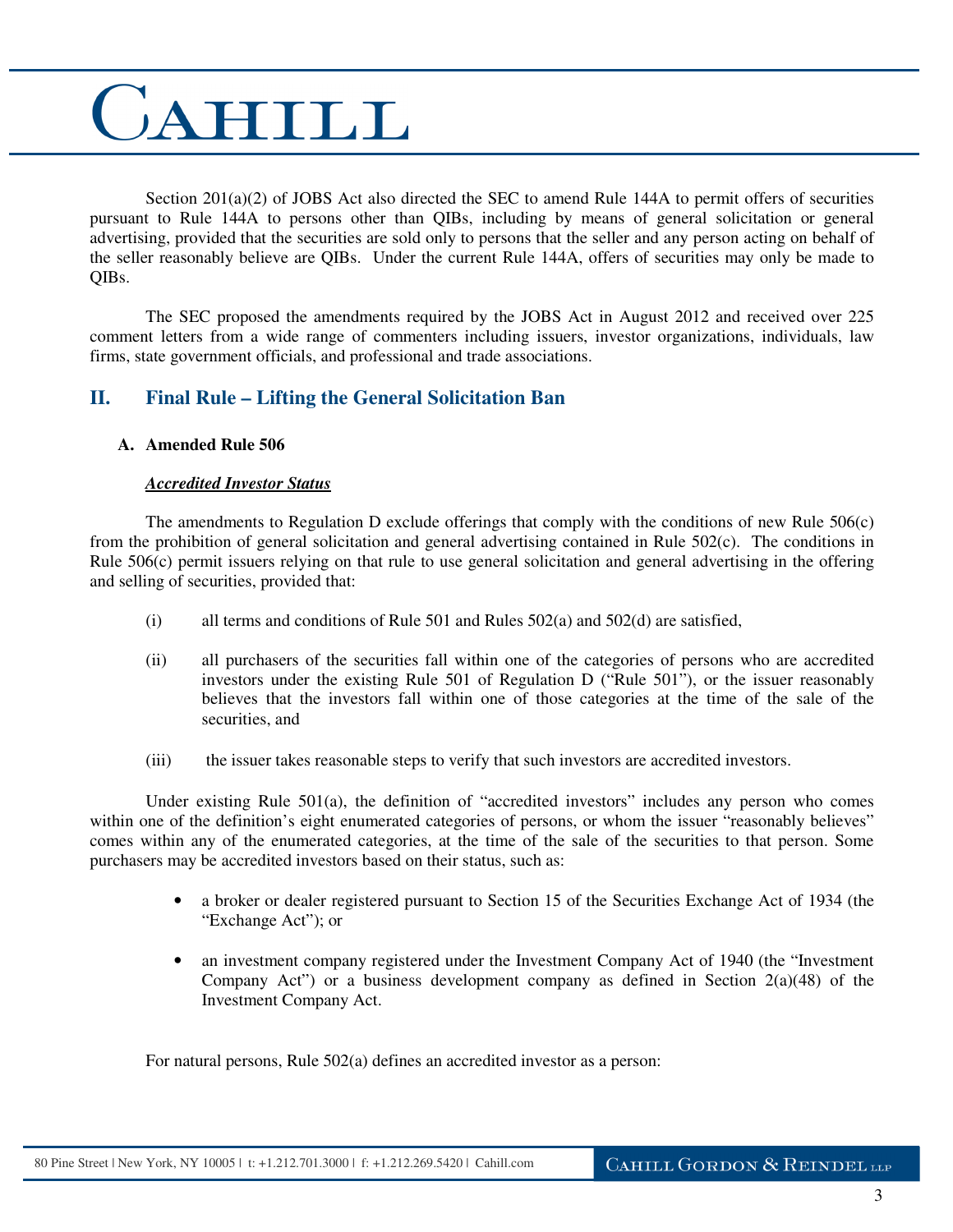- whose individual net worth or joint net worth with a spouse exceeds \$1 million at the time of the purchase, excluding the value (and any related indebtedness) of a primary residence (the "net worth test"); or
- whose individual annual income exceeded \$200,000 in each of the two most recent years or whose joint annual income with a spouse exceeded \$300,000 for those years, and has a reasonable expectation of the same income level in the current year (the "income test").

### *Reasonable Steps to Verify Accredited Investor Status*

In order to address concerns, and reduce the risk, that the use of general solicitation or general advertising in Rule 506(c) offerings could result in sales of securities to investors who are not, in fact, accredited investors, Rule 506(c) includes, as a condition, the requirement that issuers take "reasonable steps to verify" that purchasers of the offered securities are accredited investors. This requirement is separate from and independent of the requirement that sales be limited to accredited investors, and must be satisfied even if all purchasers happen to be accredited investors.

The SEC stated that the determination of the "reasonableness" of the steps taken to verify an accredited investor "will be an objective determination by the issuer (or those acting on its behalf), in the context of the particular facts and circumstances of each purchaser and transaction." An issuer is required to consider the facts and circumstances of each purchaser and the transaction and, as noted in the Adopting Release, may, as an alternative to any of the four specific verification methods discussed below, use a principles-based facts and circumstances method of verification, in lieu of the methods listed in Rule 506(c) taking into account:

- the nature of the purchaser and the type of accredited investor that the purchaser claims to be;
- the amount and type of information that the issuer has about the purchaser; and
- the nature and terms of the offering, such as the manner in which the purchaser was solicited to participate in the offering, and the terms of the offering, such as a minimum investment amount.

### *Checking a Box Not Sufficient Verification*

While the SEC believes that issuers will be entitled to rely on third parties that have verified a person's status as an accredited investor (provided that the issuer has a reasonable basis to rely on such third-party verification), the SEC does not believe that an issuer will have taken reasonable steps to verify accredited investor status if it, or those acting on its behalf, required only that a person check a box in a questionnaire or sign a form, absent other information about the purchaser indicating accredited investor status.<sup>9</sup>

### *Rule Provides Illustrative List of Verification Methods for Investors who are Natural Persons*

The question of what type of information would be sufficient to constitute reasonable steps to verify accredited investor status under the particular facts and circumstances depends on various factors. The SEC declined to adopt a requirement that prescribes specific methods of verification that issuers must use in determining a purchaser's accredited investor status. In response to commenters' requests, however, the final rules adopted by the SEC provide a non-exclusive list of four methods that issuers may use to satisfy the

<sup>&</sup>lt;sup>9</sup> Adopting Release at 33-34.

<sup>80</sup> Pine Street | New York, NY 10005 | t: +1.212.701.3000 | f: +1.212.269.5420 | Cahill.com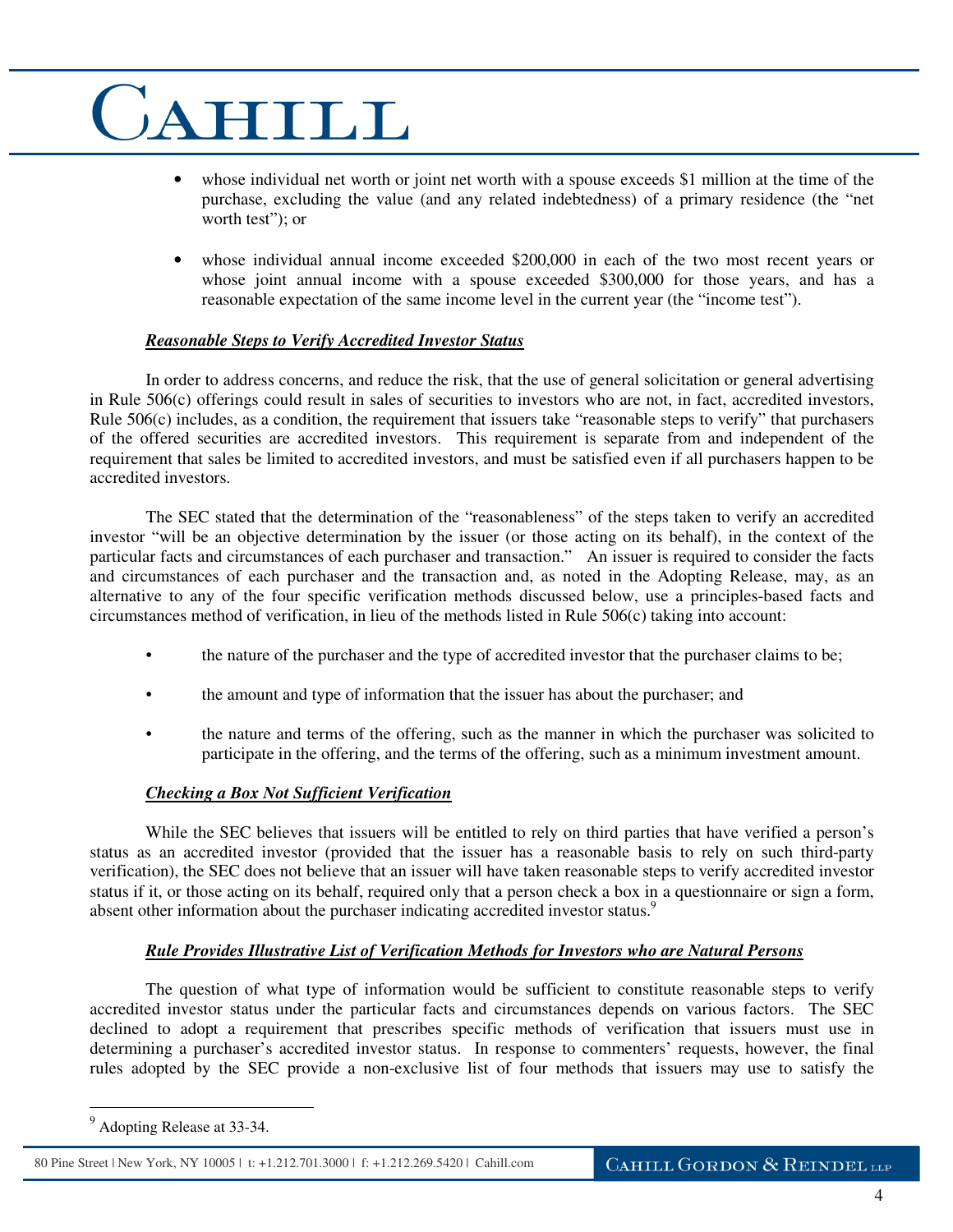verification requirement for individual investors who are natural persons which, if used, are deemed to satisfy the verification requirement in Rule 506(c) (provided, that none of these methods will be deemed to satisfy the verification requirement if the issuer or its agent has knowledge that the purchaser is not an accredited investor).<sup>10</sup> The methods described include the following:

- 1. *Income*: (A) Reviewing copies of any Internal Revenue Service form<sup>11</sup> that reports the income of the purchaser for the two most recent years, and (B) obtaining a written representation from such person attesting that the purchaser has a reasonable expectation of continuing to earn the necessary income level to qualify as an accredited investor in the current year.
- 2. *Net Worth*: (A) Reviewing one or more of the below types of documentation, dated within the prior three months, and (B) obtaining a written representation from such person stating that all liabilities necessary to make a determination of net worth have been disclosed.
	- o For assets, acceptable documentation includes: bank statements, brokerage statements and other statements of securities holdings, certificates of deposit, tax assessments and appraisal reports issued by independent third parties are deemed to be satisfactory.
	- o For liabilities, acceptable documentation includes a consumer report (also known as a credit report) from at least one of the nationwide consumer reporting agencies.
- 3. *Written Confirmation*: Receiving a written confirmation from a registered broker-dealer, SECregistered investment adviser, licensed attorney, or certified public accountant that such entity or person has taken reasonable steps to verify the purchaser's accredited status within the prior three months and has determined that such purchaser is an accredited investor.
- 4. *Pre-Rule 506(c) Accredited Investors*: With respect to any natural person who both (i) invested in an issuer's Rule 506(b) offering as an accredited investor prior to the effective date of Rule 506(c) and (ii) remains an investor of that issuer, then, for any Rule 506(c) offering conducted by that same issuer, the issuer is deemed to satisfy the verification requirement in Rule 506(c) with respect to such existing investor by obtaining a certification by such person at the time of sale that he or she qualifies as an accredited investor.

### *SEC Declined to Provided Illustrative List for Entities*

The SEC declined to provide a similar non-exclusive list for verifying the accredited investor status of entities. In the Adopting Release, the SEC states that the reasonable steps to verify the accredited status of entities will necessarily differ from the non-exclusive list provided for natural persons, and might include:

 $\overline{a}$  $10$  The SEC was of the view that adopting a " principles-based framework" in lieu of specific verification methods would give issuers and market participants the flexibility "to adopt different approaches to verification depending on the circumstances, to adapt to changing market practices, and to implement innovative approaches to meeting the verification requirement, such as the development of reliable third-party databases of accredited investors and verification services." Adopting Release at 98-99.

 $11$  Relevant forms include, but are not limited to, a Form W-2, Form 1099 (report of various types of income), Schedule K-1 of Form 1065 ("Partner's Share of Income, Deductions, Credits, etc."), and a copy of a filed Form 1040. Rule 506(c)(2)(ii), Adopting Release at 112-113.

<sup>80</sup> Pine Street | New York, NY 10005 | t: +1.212.701.3000 | f: +1.212.269.5420 | Cahill.com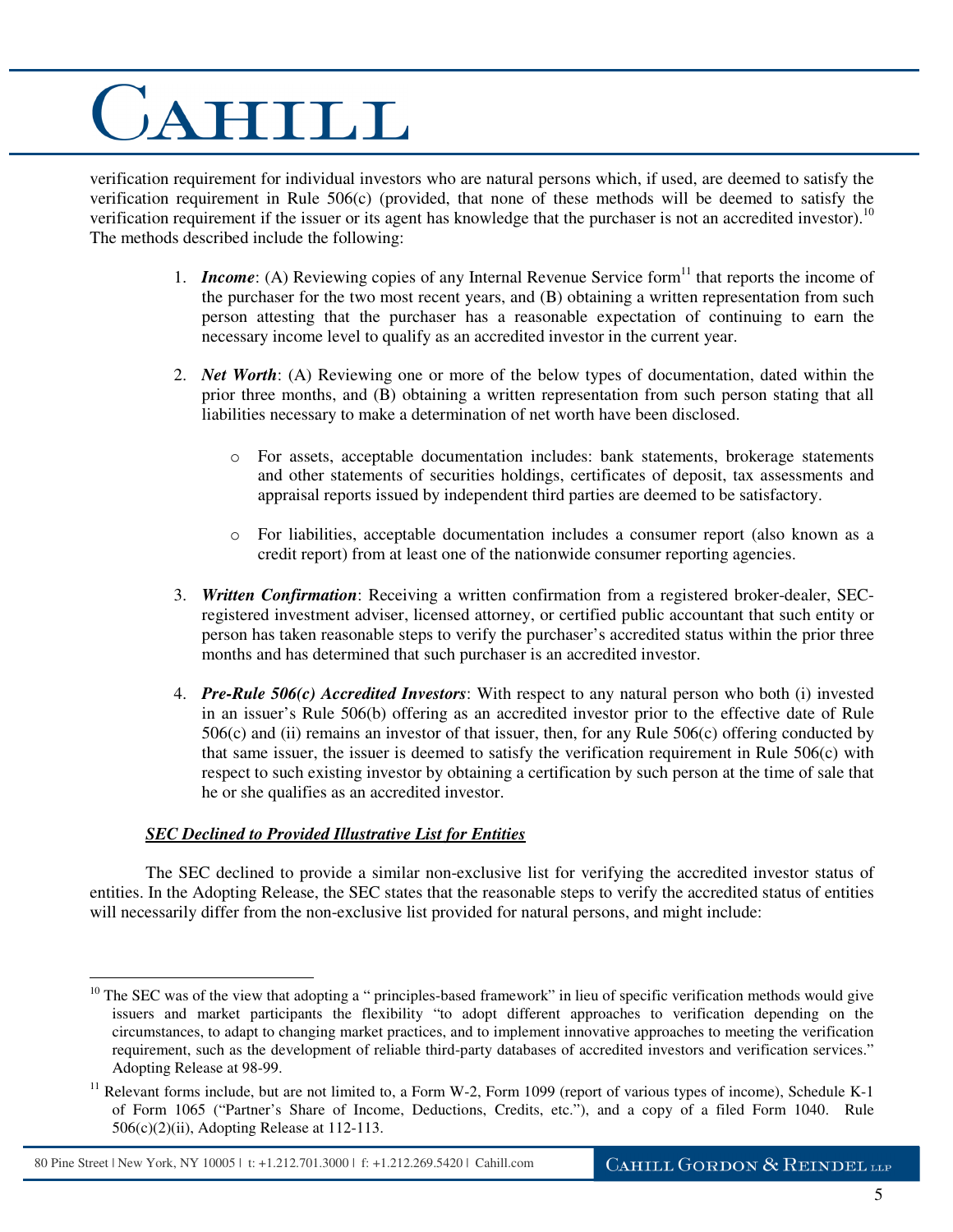- Reviewing on FINRA's BrokerCheck website the membership status of an investor that claims to be accredited because it is a broker-dealer.
- Reviewing publicly available information about a company in filings with Federal, state, or local regulatory authorities.
- Reviewing a  $501(c)(3)$  organization's Form 990 series return filed with the IRS, which discloses the organization's total assets.

### *Verification Record Retention*

As each issuer bears the burden of demonstrating that its offering is entitled to an exemption from the registration requirements of Section 5 of the Securities Act, it is important for issuers (and their verification service providers) to retain adequate records regarding the steps taken to verify that a purchaser was an accredited investor.

### *Existing Provisions of Rule 506 Unaffected*

The existing provisions of Rule 506 as a separate exemption are not affected by the amendments. Issuers conducting Rule 506 offerings without the use of general solicitation or general advertising may continue to conduct private securities offerings in a manner consistent with prior practice under Regulation D and will not be subject to the new verification rule.

The SEC noted that the amendment to Rule 506 does not amend or modify the requirements relating to existing Rule 506(b) and issuers will continue to have the ability to conduct Rule 506(b) offerings subject to the prohibition against general solicitation and general advertising. The SEC viewed retaining the safe harbor under existing Rule 506(b) as having possible benefits for issuers that do not wish to generally solicit in their private offerings to avoid the added expense of complying with the rules applicable to Rule 506(c) offerings. It would also allow an issuer to continue selling privately to up to 35 non-accredited investors who meet existing Rule 506's sophistication requirements and to investors with whom an issuer has a pre-existing substantive relationship.<sup>12</sup> However, once a general solicitation has been made in a Rule  $506(c)$  offering, an issuer would be precluded from making a claim of reliance on Rule 506(b), which remains subject to the prohibition against general solicitation and advertising.<sup>13</sup>

### *Form D and Other Amendments*

The SEC also revised Form D to add a separate field or check box in Item 6 of Form D which issuers conducting Rule 506(c) offerings must check to indicate that they are relying on the Rule 506(c) exemption.<sup>14</sup> In addition, the current check box for "Rule 506" will be renamed "Rule 506(b)," and the current check box for "Section 4(5)" will be renamed "Section 4(a)(5)" to update the reference to former Section 4(5) of the Securities Act. As noted above, the SEC is of the view that an issuer may not check both boxes at the same time for the same offering.

<sup>&</sup>lt;sup>12</sup> Adopting Release at 95.

<sup>&</sup>lt;sup>13</sup> Adopting Release at 46.

 $14$  Item 6 of Form D currently requires the issuer to identify the claimed exemption or exemptions for the offering from among Rule 504's paragraphs and subparagraphs, Rule 505, Rule 506 and former Section 4(5), as applicable.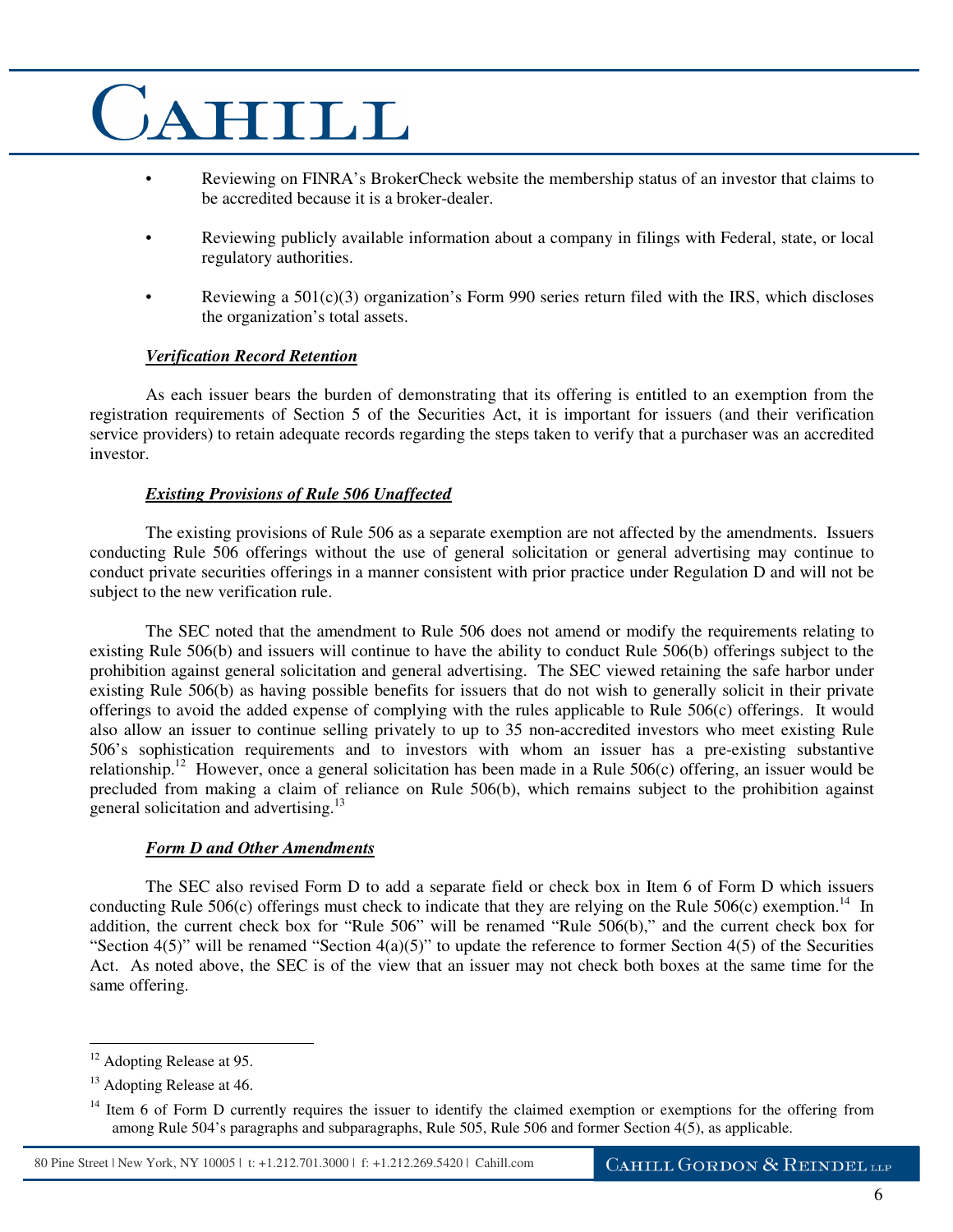The SEC believed the revision to Form D will permit it to obtain additional information to assist its efforts in analyzing the use of general solicitation and general advertising in Rule 506(c) offerings and the size of the private offering market. The information should also allow the SEC to analyze practices that may develop to satisfy the verification requirement to assist in assessing the effectiveness of various verification practices for identifying and excluding non-accredited investors from participation in Rule 506(c) offerings.

The SEC also approved a number of technical and conforming amendments to Rules 502 and 506 of Regulation D, in order to amend various provisions in Rule 502(b) to clarify that the references to sales to nonaccredited investors under Rule 506, and the corresponding informational requirements, would be applicable to offerings under Rule 506(b) and not to offerings under Rule 506(c).

### *Transition Matters*

For an ongoing offering under Rule 506 that commenced before the effective date of Rule 506(c), an issuer may choose to continue the offering after the effective date in accordance with the requirements of either Rule 506(b) or Rule 506(c). If an issuer chooses to continue the offering in accordance with the requirements of Rule  $506(c)$ , any general solicitation or general advertising that occurs after the effective date will not affect the exempt status of offers and sales of securities that occurred prior to the effective date in reliance on Rule 506(b).<sup>15</sup>

### **B. Amended Rule 144A**

Section 201(a)(2) of the JOBS Act also directed the SEC to revise Rule  $144A(d)(1)$  under the Securities Act to provide that securities sold pursuant to Rule 144A may be *offered* to persons other than QIBs, including by means of general solicitation or general advertising, provided that securities are *sold* only to persons that the seller and any person acting on behalf of the seller reasonably believe is a QIB. To implement the mandated rule change, the SEC amended Rule  $144A(d)(1)$  to eliminate the references in Rule 144A to "offer" and "offeree." Under the amended rule, securities may be offered to investors who are not QIBs as long as the securities are sold only to persons whom the seller reasonably believes are QIBs.

The SEC stated that the general solicitation and general advertising that is permitted in connection with Rule 144A resales by initial purchasers to QIBs will not affect the availability of the Section 4(a)(2) exemption for the initial sale of securities by issuers to initial purchasers.<sup>16</sup>

For an ongoing Rule 144A offering that commenced before the effective date of the amendment to Rule 144A(d)(1), offering participants will be entitled to conduct the portion of the offering following the effective date of the amendment to Rule  $144A(d)(1)$  using general solicitation and general advertising, without affecting the availability of Rule 144A for the portion of the offering that occurred prior to the effective date of the amended rule. $17$ 

The SEC also made technical and conforming revisions to the exceptions in Regulation M to Rule 144A, as amended, by similarly eliminating the references to "offered" and "offerees."

<sup>&</sup>lt;sup>15</sup> Adopting Release at 19.

<sup>&</sup>lt;sup>16</sup>Adopting Release at 55, Note 172.

 $17$  Adopting Release at 56.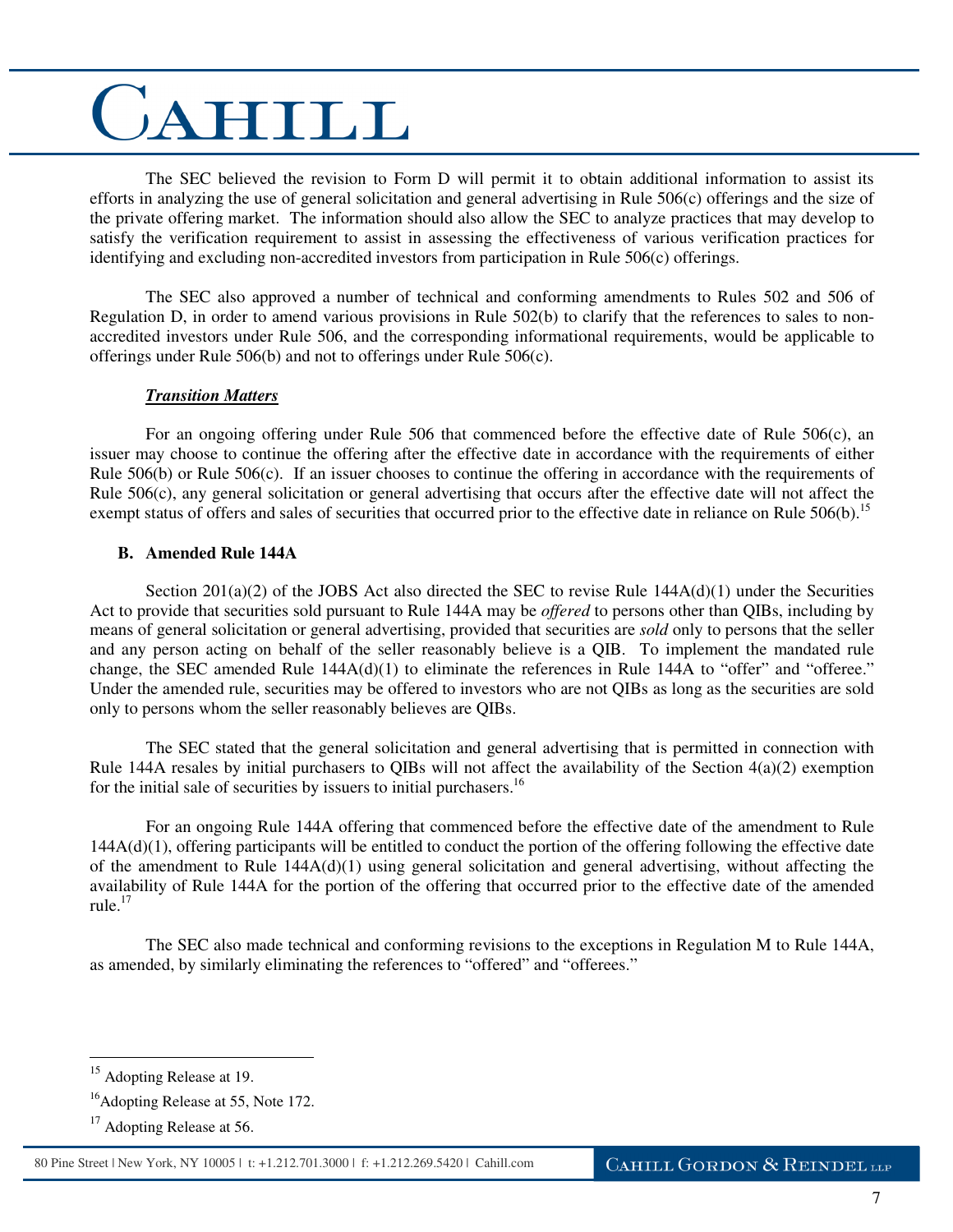### **C. SEC Guidance for Private Funds and for Regulation S Offerings**

### *Private Funds May Continue to Rely on Investment Company Act Exemptions*

Private funds, such as hedge funds, venture capital funds and private equity funds, typically rely on Securities Act Section 4(a)(2) and Rule 506 to offer and sell their securities without registration under the Securities Act. In addition, private funds generally rely on one of two exclusions from the definition of "investment company" under the Investment Company Act -- Section  $3(c)(1)$  or Section  $3(c)(7)$  -- which enables them to be excluded from substantially all of the regulatory provisions of that Act. Private funds are precluded from relying on either of these two exclusions if they make, or propose to make, a public offering of their securities.

The SEC has historically regarded Rule 506 transactions as non-public offerings for purposes of Sections  $3(c)(1)$  and  $3(c)(7)$  of the Investment Company Act. In the Adopting Release, the SEC stated its view that private funds could engage in general solicitation or general advertising in compliance with new Rule 506(c) without losing either of these exclusions under the Investment Company Act."<sup>18</sup>

### *No Integration with Offshore Offerings under Regulation S*

In response to questions received by the SEC, the SEC affirmed that concurrent offshore offerings that are conducted in compliance with Regulation S under the Securities Act will not be integrated with domestic unregistered offerings that are conducted in compliance with Rule 506 or Rule 144A, as amended.<sup>19</sup>

### **III. Proposed Rules**

 In addition to adopting the new rules described above in Section II, the SEC also issued a proposal intended to amend Regulation D and Form D to enhance the SEC's ability to analyze the Rule 506 market and assess the development of market practices in Rule 506(c) private placement offerings once the ban on general solicitation and general advertising becomes effective. In addition, the proposal is intended to address certain concerns that may arise in connection with permitting issuers to engage in general solicitation and general advertising under Rule 506(c). Concerns of some commenters have been focused on the possibility that permitting general solicitation and general advertising for Rule 506(c) offerings may attract both accredited and non-accredited investors and could result in an increase in fraudulent activity in the Rule 506 market and an increase in unlawful sales of securities to non-accredited investors.

#### *Regulation D and Related Proposed Amendments*

 Under Rule 503 of Regulation D, an issuer offering or selling securities in reliance on Rule 504, 505 or 506 of Regulation D must file a notice of sales on Form D with the SEC for each new offering of securities no later than 15 calendar days after the first sale of securities in the offering. The information required to be provided in a Form D filing includes basic identifying information, such as the name of the issuer of the securities

 $\overline{a}$ 

80 Pine Street | New York, NY 10005 | t: +1.212.701.3000 | f: +1.212.269.5420 | Cahill.com

<sup>&</sup>lt;sup>18</sup> The SEC noted that Section 201(a)(1) of the JOBS Act directed it to eliminate the prohibition against general solicitation and general advertising for a new category of Rule 506 offerings, and made no specific reference to private funds. However, Section 201(b) of the JOBS Act also provides that "[o]ffers and sales exempt under [Rule 506, as revised pursuant to Section 201(a)] shall not be deemed public offerings under the Federal securities laws as a result of general advertising or general solicitation." The SEC noted that the Investment Company Act is one of the Federal securities laws. Adopting Release at 48-49.

<sup>&</sup>lt;sup>19</sup> Adopting Release at 57.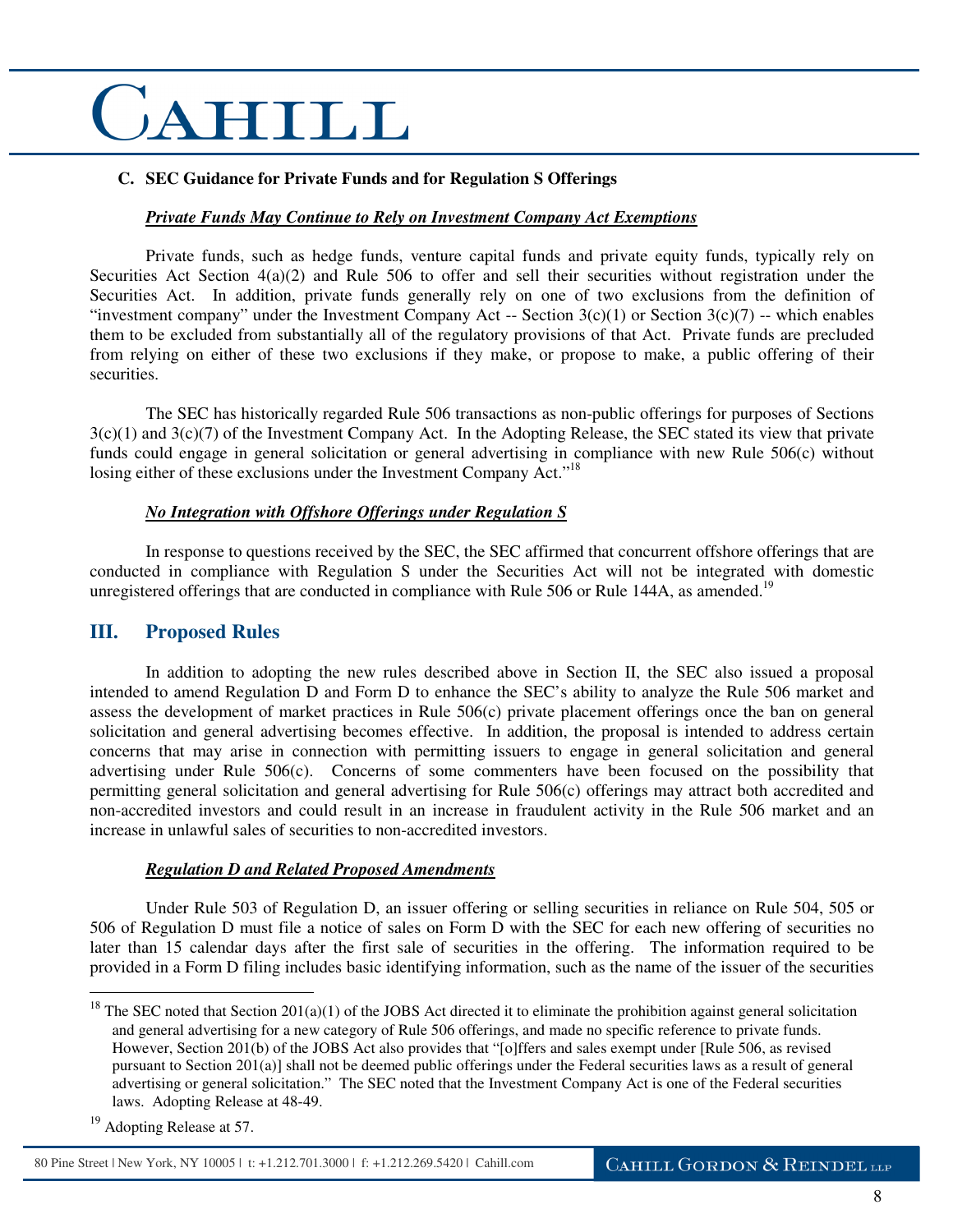and the issuer's year and place of incorporation or organization; information about related persons (executive officers, directors and promoters); the exemption or exemptions being claimed for the offering; and factual information about the offering, such as the duration of the offering, the type of securities offered and the total offering amount. The Form D filing requirements in Rule 503 were, historically, intended to serve a data collection functions, including, among other things, for the SEC's rulemaking efforts. Although the requirement to file a Form D pursuant to Rule 503 was a condition of Rules 504, 505 and 506 when all of these rules were originally adopted, it is currently not a condition of those rules.<sup>20</sup>

The proposed amendments to Regulation D would require

- o the filing of a Form D no later than 15 calendar days **in advance** of the first use of general solicitation in a Rule 506(c) offering, before the issuer engages in general solicitation, and
- $\circ$  the filing of a closing amendment to Form D within 30 calendar days after the termination of a Rule 506(b) or Rule 506(c) offering.

 Until the closing amendment is filed, the offering would be deemed to be ongoing and the issuer would be subject to the current Rule 503 requirements to file amendments to Form D at least annually and otherwise as needed to reflect changes in previously filed information and to correct material mistakes and errors. The SEC believes these filings will provide it with information about the Regulation D market without imposing additional compliance burdens on smaller offerings conducted in reliance on Rule 504 or Rule 505.

 The proposed amendments would also require additional content be provided on Form D, including, among others: (i) the identification of the issuer's publicly accessible (Internet) website address, if any; (ii) the name and address of any person who directly or indirectly controls the issuer in addition to the information currently required for "related persons"; (iii) details to populate a "clarification" field if the issuer checks the "Other" box in Item 4, which requires the issuer to identify its industry group from a specified list; (iv) information, to the extent applicable, on the trading symbol and a generally available security identifier ("security identifier") for the offered securities; (v) a table requiring, with respect to Rule 506 offerings, information on the number and type of accredited investors and non-accredited investors (*e.g*., natural persons who qualified as accredited investors on the basis of the income test or net worth test that have purchased in the offering, whether they are natural persons or legal entities and the amount raised from each category of investors); (vi) if a class of the issuer's securities is traded on a national securities exchange, alternative trading system ("ATS") or any other organized trading venue, and/or is registered under the Exchange Act, the name of the exchange, ATS or trading venue and/or the Exchange Act file number and whether the securities being offered under Rule 506 are of the same class or are convertible into or exercisable or exchangeable for such class; (vii) if the issuer used a registered broker-dealer in connection with the offering, whether any general solicitation materials were filed with FINRA; (viii) in the case of a pooled investment fund advised by investment advisers registered with, or reporting as exempt reporting advisers to, the SEC, the name and SEC file number for each investment adviser who functions directly or indirectly as a promoter of the issuer; (ix) for Rule 506(c) offerings, the types of general solicitation used or to be used (*e.g*., mass mailings, emails, public websites, social media, print media and broadcast media); and (x) for Rule 506(c) offerings, the methods used or to be used to verify accredited investor status (*e.g*., principles-based method using publicly available information, documentation provided by the purchaser or a third party).

 $^{20}$  In 1988, the SEC proposed to eliminate the requirement to file a Form D as a condition to the availability of the Regulation D exemptions, noting that "[c]ommenters have frequently criticized" this condition. Regulation D, Release No. 33-6759 (Mar. 3, 1988). Proposing Release at 16, Note 34.

<sup>80</sup> Pine Street | New York, NY 10005 | t: +1.212.701.3000 | f: +1.212.269.5420 | Cahill.com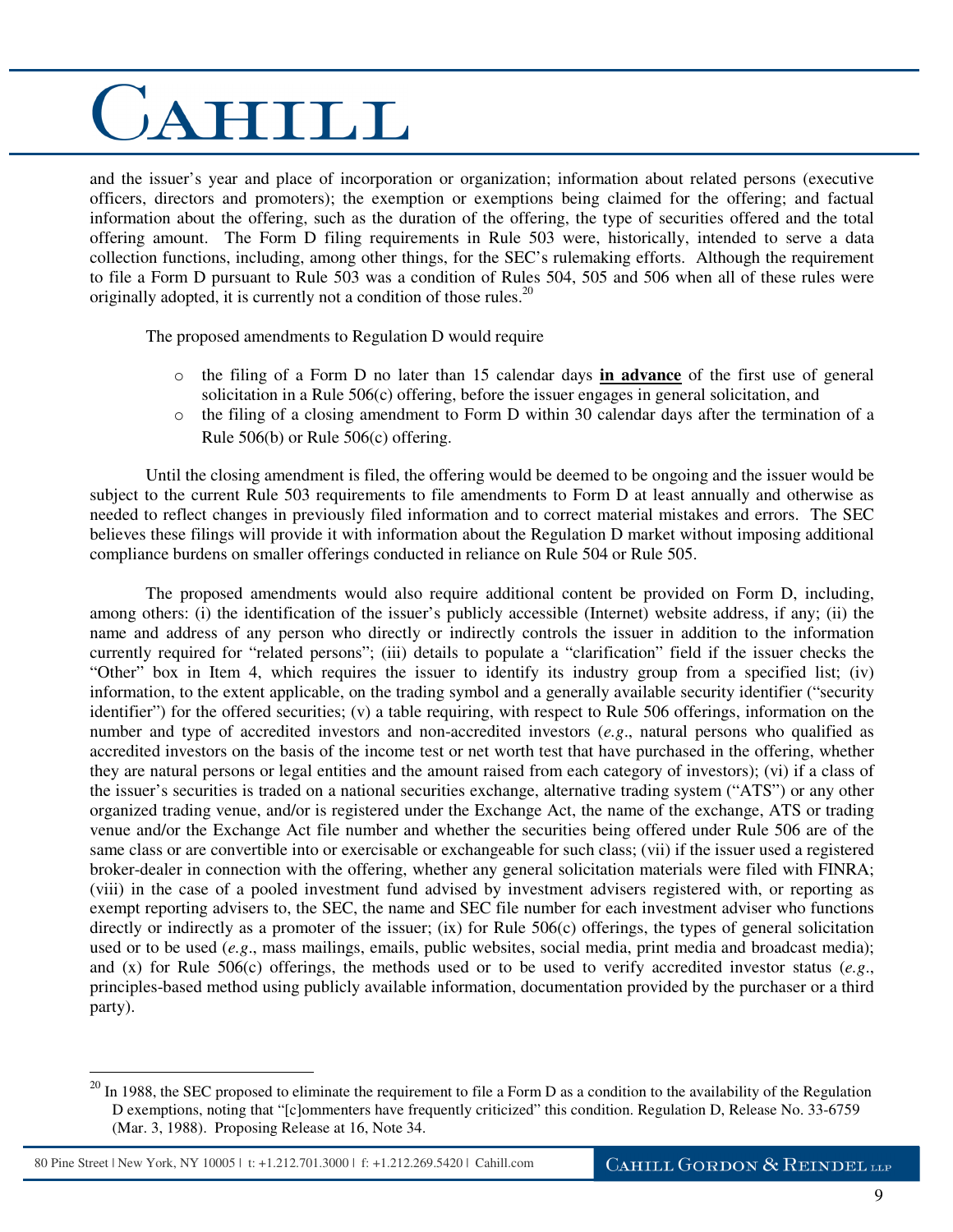Form D, Item 16 would also be amended to require information on the percentage of the offering proceeds from a Rule 506 offering that was or will be used: (1) to repurchase or retire the issuer's existing securities; (2) to pay offering expenses; (3) to acquire assets, otherwise than in the ordinary course of business; (4) to finance acquisitions of other businesses; (5) for working capital; and (6) to discharge indebtedness. This additional information requirement would apply only to Rule 506 offerings by issuers that are not pooled investment funds. $^{21}$ 

 Furthermore, the SEC proposed new Rule 509 which would require additional written information be incorporated in general solicitation materials used in Rule 506(c) offerings, including prescribed legends in any written communication that constitutes a general solicitation in any offering conducted in reliance on Rule 506(c) ("written general solicitation materials").<sup>22</sup> Private funds would also be required to include a legend disclosing that the securities being offered are not subject to the protections of the Investment Company Act and additional disclosures in written general solicitation materials that include performance data so that potential investors are aware that there are limitations on the usefulness of such data and provide context to understand the data presented. Performance data included in general solicitation materials would be required to be as of the most recent practicable date considering the type of private fund and the media through which the data will be conveyed, and the private fund would be required to disclose the period for which performance is presented.<sup>23</sup>

 Although the SEC is requesting comments on whether content restrictions should apply to private fund general solicitation materials, it is not proposing to prohibit private funds from including performance information in general solicitation materials at this time. $24$ 

### *Rules 506 and Rule 507 Proposed Amendments*

 To assist the SEC in monitoring developments in the Rule 506 market after the effectiveness of Rule 506(c), the SEC is proposing Rule 510T to require issuers, on a temporary basis, to submit any written general solicitation materials used in their Rule  $506(c)$  offerings to the SEC no later than the date of the first use of these materials. Such materials would be required to be submitted through an intake page on the SEC's website. The SEC is not proposing, at this time, that such materials be made available to the public; therefore, issuers would not file their written general solicitation materials through the SEC's EDGAR system. The proposed rule would disqualify an issuer from relying on Rule 506 for future offerings if such issuer, or any predecessor or affiliate of the issuer, has been subject to any order, judgment or court decree enjoining such person for failure to comply with proposed Rule 510T.

 Additionally, the rule proposal would also disqualify an issuer from relying on Rule 506 for future offerings if such issuer, or any predecessor or affiliate of the issuer, has been subject to any order, judgment or court decree enjoining such person for failure to comply with proposed Rule 509. Moreover, the proposed rules would amend Rule 507 of Regulation D to disqualify an issuer from relying on Rule 506 for one year for future offerings if the issuer, or any predecessor or affiliate of the issuer, did not comply, within the last five years, with

80 Pine Street | New York, NY 10005 | t: +1.212.701.3000 | f: +1.212.269.5420 | Cahill.com

 $21$  Proposing Release at 34-44; and proposed Rule 509, Proposing Release at 170.

<sup>&</sup>lt;sup>22</sup> The requirement to include these legends and other disclosures, as applicable, would not be a condition of the Rule  $506(c)$ exemption, so that the failure to include legends or other disclosures in any written general solicitation materials would not render Rule 506(c) unavailable for the offering. Proposing Release at 69.

<sup>&</sup>lt;sup>23</sup> Acknowledging that the investment strategies employed by private funds vary, the SEC is not proposing that private funds provide performance data for a specific period (*e.g*., as of the most recently completed month).

 $24$  Proposing Release at 71.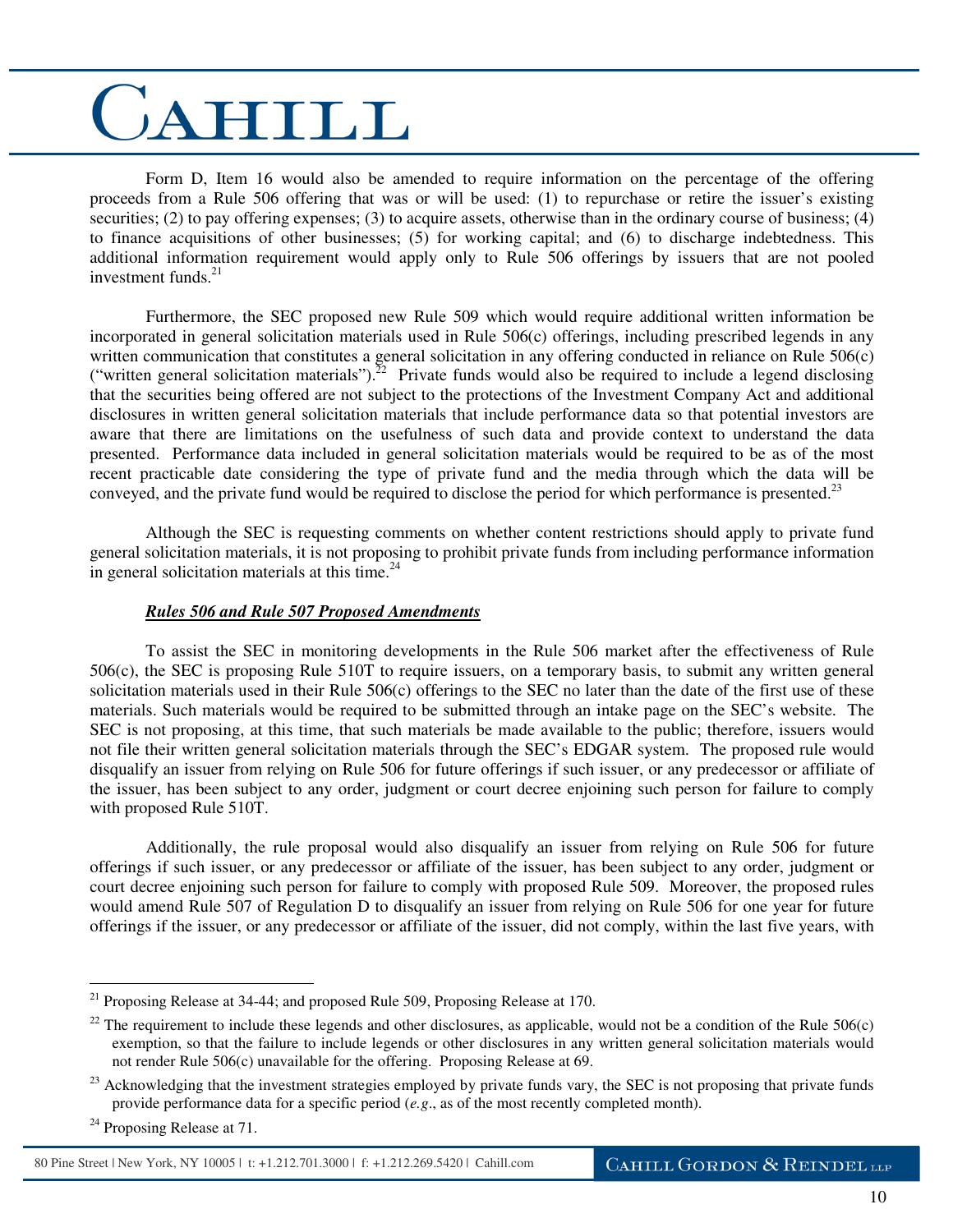all of the Form D filing requirements in a Rule 506 offering.<sup>25</sup> Under proposed Rule 507(b), disqualification would end one year after the required Form D filings are made or, if the offering has been terminated, one year after a closing amendment is made. Because this approach creates potentially significant consequences for an issuer's future capital-raising activities based on its failure to file or amend the form for a current or prior offering, the SEC anticipates that proposed Rule 507(b), if adopted, could significantly reduce non-compliance with Form D filing requirements for Rule 506 offerings.

 Relatedly, the SEC is also proposing to amend Rule 156 under the Securities Act, which interprets the antifraud provisions of the Federal securities laws in connection with sales literature used by investment companies, to extend the antifraud guidance contained in the rule to the sales literature of private funds. The SEC stated that it believes it is important for private funds to consider the SEC's views on the applicability of the antifraud provisions to their sales literature.

 Finally, the SEC has directed its staff to execute a comprehensive work plan upon the effectiveness of Rule 506(c) to review and analyze the use of Rule 506(c) (the "Rule 506(c) Work Plan"), which will involve a coordinated effort of staff from the Division of Corporation Finance, the Division of Economic and Risk Analysis, the Division of Investment Management, the Division of Trading and Markets, the Office of Compliance Inspections and Examinations and the Division of Enforcement. The SEC expects that the implementation of the Rule 506(c) Work Plan will assist the SEC in evaluating the development of market practices in Rule 506(c) offerings.

### **IV. Disqualification of Felons and Other "Bad Actors" from Rule 506 Offerings**

 In a separate release, the SEC also amended Rule 506 by adding a paragraph (d) that prohibits issuers and others from participating in Rule 506 offerings if, among other things, they have been convicted of, or are subject to court or administrative sanctions for, securities fraud or other violations of specified laws. The new provisions, which do not apply to Rule 144A offerings, apply to the bad acts of the issuer and any of its predecessors and affiliated issuers, the issuer's participating directors and officers, beneficial owners of at least 20% of the issuer's outstanding voting equity, significant shareholders, promoters, investment managers, and compensated solicitors involved in the offering (each a "covered person"). Prior to the amendment, Rule 506 did not impose any bad actor disqualification requirements.

 If a covered person engages in an event that triggers disqualification under the new Rule 506, the relevant securities offering will no longer have available Rule 506's protection. Rule 506 disqualifying events under the new rule include, among others, felony and misdemeanor criminal convictions in connection with the purchase or sale of securities or false SEC filings, court injunctions and restraining orders within the last five years related to the purchase or sale of securities or false SEC filings; final orders issued by state banking, credit union, and insurance regulators, Federal banking regulators and the National Credit Union Administration barring association with regulated entities of the type those regulators oversee and dealing with fraudulent, manipulative, or deceptive conduct; disciplinary or stop orders issued by the SEC; suspension or expulsion from membership in a Self-Regulatory Organization (such as FINRA or a stock exchange); stop orders applicable to a registration statement; and false representation orders by the U.S. Postal Service within the last five years.

 $\overline{a}$  $25$  The SEC proposal includes a cure period as a mitigation provision for late filings under which issuers would generally be regarded as having complied with the Rule 503 filing deadlines for a Form D or Form D amendment if they filed the relevant filing within a cure period after the filing is due under Rule 503. Under current Rule 507, disqualification under the rule may also be waived by the SEC if the SEC determines "upon a showing of good cause, that it is not necessary under the circumstances that exemption be denied." Proposed Rule 507(b), Proposing Release at 169.